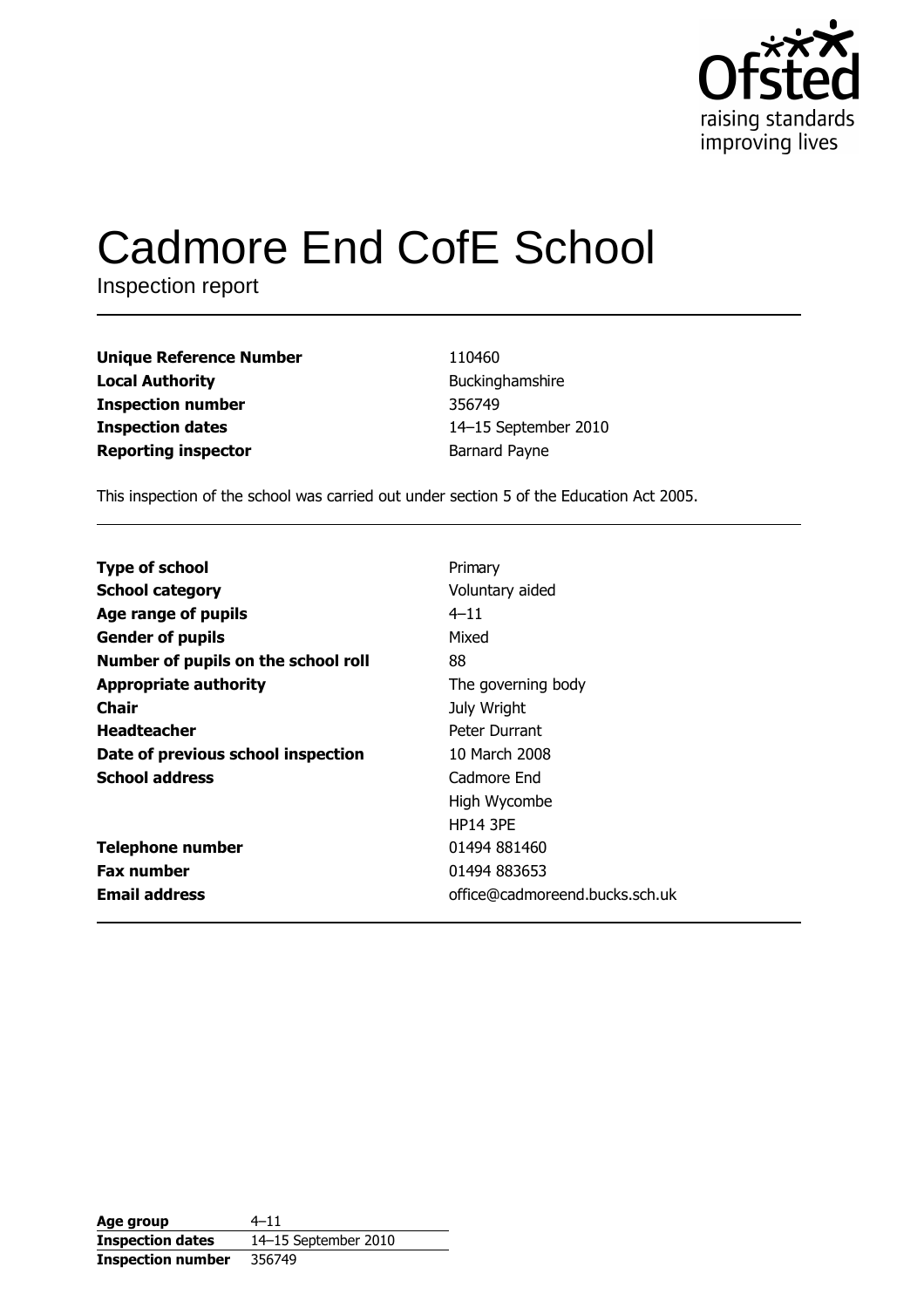The Office for Standards in Education, Children's Services and Skills (Ofsted) regulates and inspects to achieve excellence in the care of children and young people, and in education and skills for learners of all ages. It regulates and inspects childcare and children's social care, and inspects the Children and Family Court Advisory Support Service (Cafcass), schools, colleges, initial teacher training, work-based learning and skills training, adult and community learning, and education and training in prisons and other secure establishments. It assesses council children's services, and inspects services for looked after children, safeguarding and child protection.

Further copies of this report are obtainable from the school. Under the Education Act 2005, the school must provide a copy of this report free of charge to certain categories of people. A charge not exceeding the full cost of reproduction may be made for any other copies supplied.

If you would like a copy of this document in a different format, such as large print or Braille, please telephone 0300 1234 234, or email enquiries@ofsted.gov.uk.

You may copy all or parts of this document for non-commercial educational purposes, as long as you give details of the source and date of publication and do not alter the documentation in any way.

To receive regular email alerts about new publications, including survey reports and school inspection reports, please visit our website and go to 'Subscribe'.

Royal Exchange Buildings St Ann's Square Manchester **M2 7I A** T: 0300 1234 234 Textphone: 0161 618 8524 E: enquiries@ofsted.gov.uk W: www.ofsted.gov.uk © Crown copyright 2010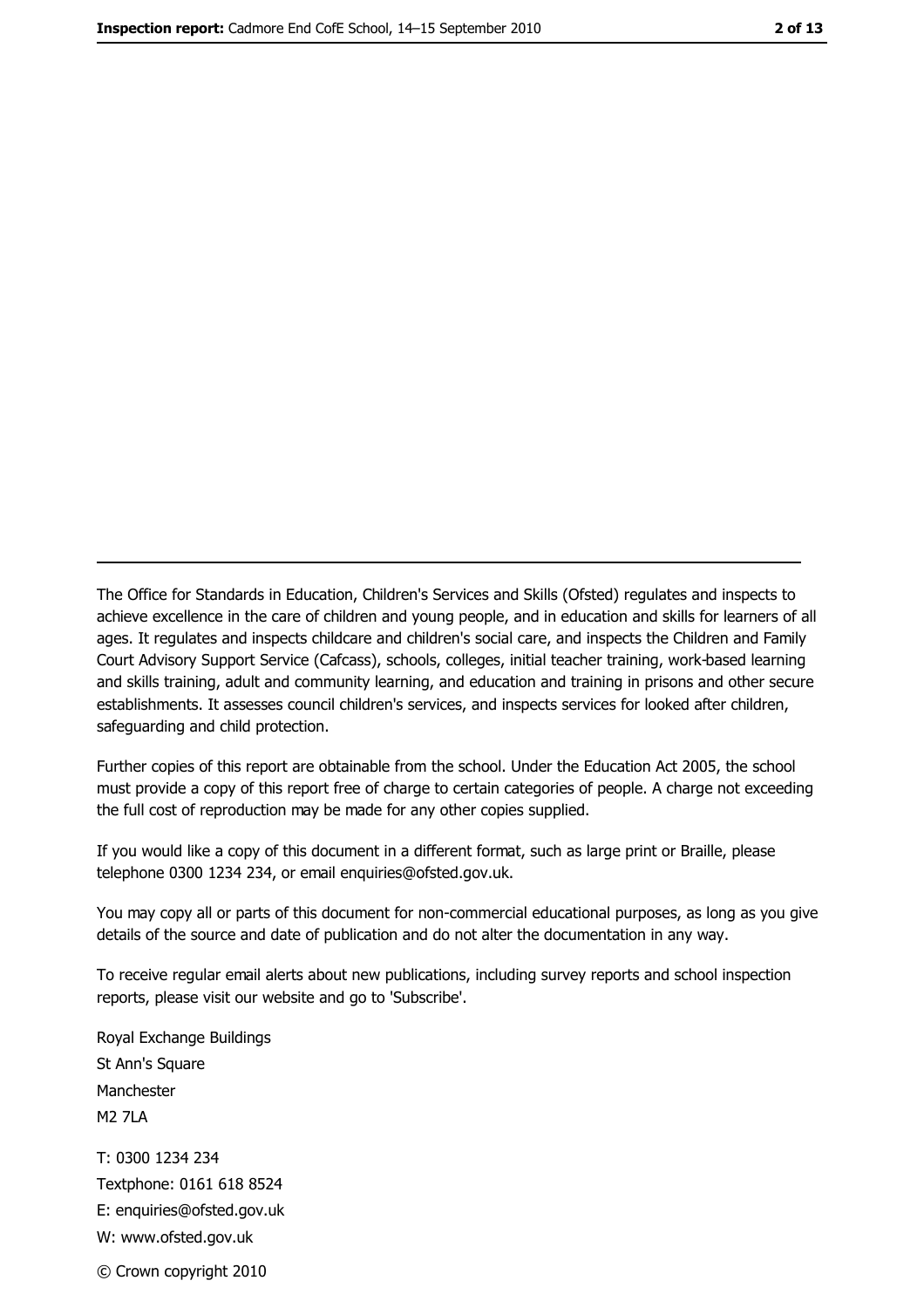# **Introduction**

This inspection was carried out by two additional inspectors. They observed nine lessons taught by all five teachers. They held meetings with pupils, governors and staff. They observed the school's work, and looked at the school's plans, policies and performance data and 67 parental questionnaires.

The inspection team reviewed many aspects of the school's work. It looked in detail at the following.

- Pupils' progress in mathematics to judge whether their achievement is in line with  $\blacksquare$ English.
- The progress of boys to determine whether they make the same rate of progress as  $\blacksquare$ girls.
- The extent to which planning and targets are used consistently to enable all groups  $\blacksquare$ to make good progress.
- The range of monitoring and evaluation and its impact on improving progress and  $\blacksquare$ teaching quality.

# **Information about the school**

Most pupils attending this small school are from White British backgrounds. No pupils are known to be eligible for free school meals. The proportion of pupils with special educational needs and/or disabilities is in line with the national average and most of this group has difficulties with language and communication. The number of pupils with statements of special educational needs is higher than average. The school has the capacity for 14 children in the Early Years Foundation Stage and during the inspection there were 11 children in the Reception class. The school has the Activemark and Healthy School awards.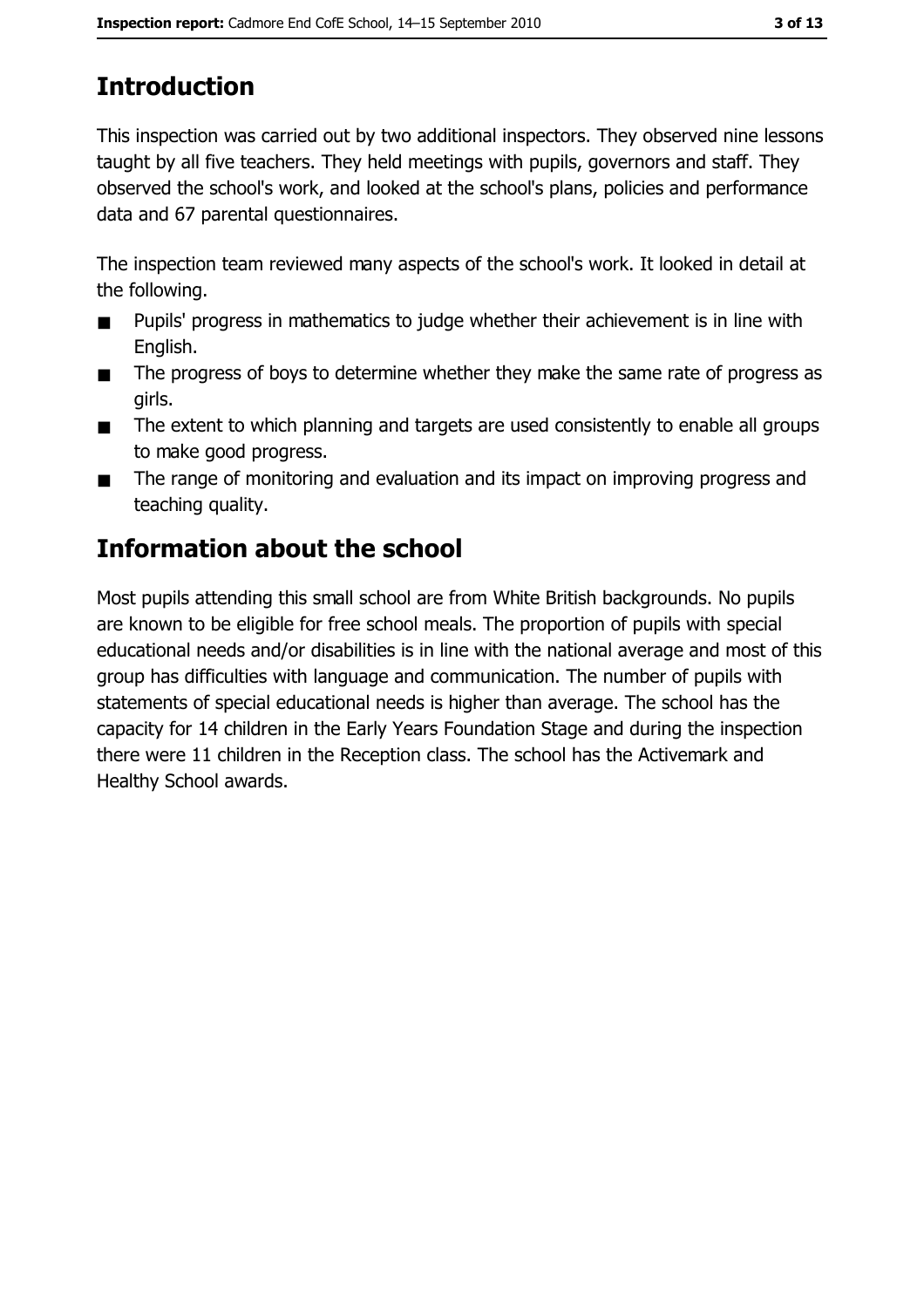Inspection grades: 1 is outstanding, 2 is good, 3 is satisfactory, and 4 is inadequate Please turn to the glossary for a description of the grades and inspection terms

# **Inspection judgements**

# Overall effectiveness: how good is the school?

## The school's capacity for sustained improvement

# **Main findings**

Cadmore End is a satisfactory school. Lesson observations, as well as reviews of their work, confirm that pupils from all backgrounds and of all abilities make at least satisfactory progress, and those with special educational needs and/or disabilities make good progress. Children start school with attainment that is in line with expectations for their age, although their literacy skills are more limited. They improve these skills and make good progress to meet their learning goals in all areas by the end of Reception. When they leave, in Year 6, they reach the national average in English, mathematics and science. This reflects satisfactory achievement. The school has worked successfully to raise attainment in mathematics to bring it in line with English. It has also focused on improving boys' progress, which had lagged behind girls' but is now at a similar rate. Teaching is satisfactory; while there is some good teaching, the quality is inconsistent. This means that pupils are not consistently challenged to reach the highest levels in English and mathematics. Pupils with language and communication difficulties make good progress because the school invests in good quality, targeted support and makes effective use of local authority resources. This enables pupils to take a full part in activities and enjoy their learning.

Parents and pupils strongly support the school and its values. One parent comments that 'this is a small caring school and has a strong sense of community', an aspect particularly valued by pupils who say that they 'look after each other well'. Pupils' excellent behaviour enables all to feel safe and happy. Pupils enjoy the wide range of opportunities available, which in turn enables them to adopt healthy lifestyles, as many take part in physical activities after school. Pupils have a good range of opportunities to contribute to the school and wider community, including an active school council and 'playground buddy' system. They are reflective and tolerant, showing good spiritual, moral, social and cultural development. They acquire a good capability in information and communication technology (ICT). This, along with satisfactory attendance, shows that their preparation for the future is satisfactory.

The school was judged satisfactory when it was last inspected. It has not stood still since then, as the school's leadership and management have made significant improvements to accommodation and resources. Governors have developed their role effectively. By maintaining a good level of support staff, the school has improved the progress of pupils with special educational needs and/or disabilities, which is now good because these staff are suitably skilled to enable pupils to overcome barriers to learning. There is a wider range of curriculum opportunities. The school has satisfactory self-evaluation systems, including a good, electronic system to track pupils' progress. Actions taken as a result have not yet led to consistently good teaching and learning,

| 3 |
|---|
| 3 |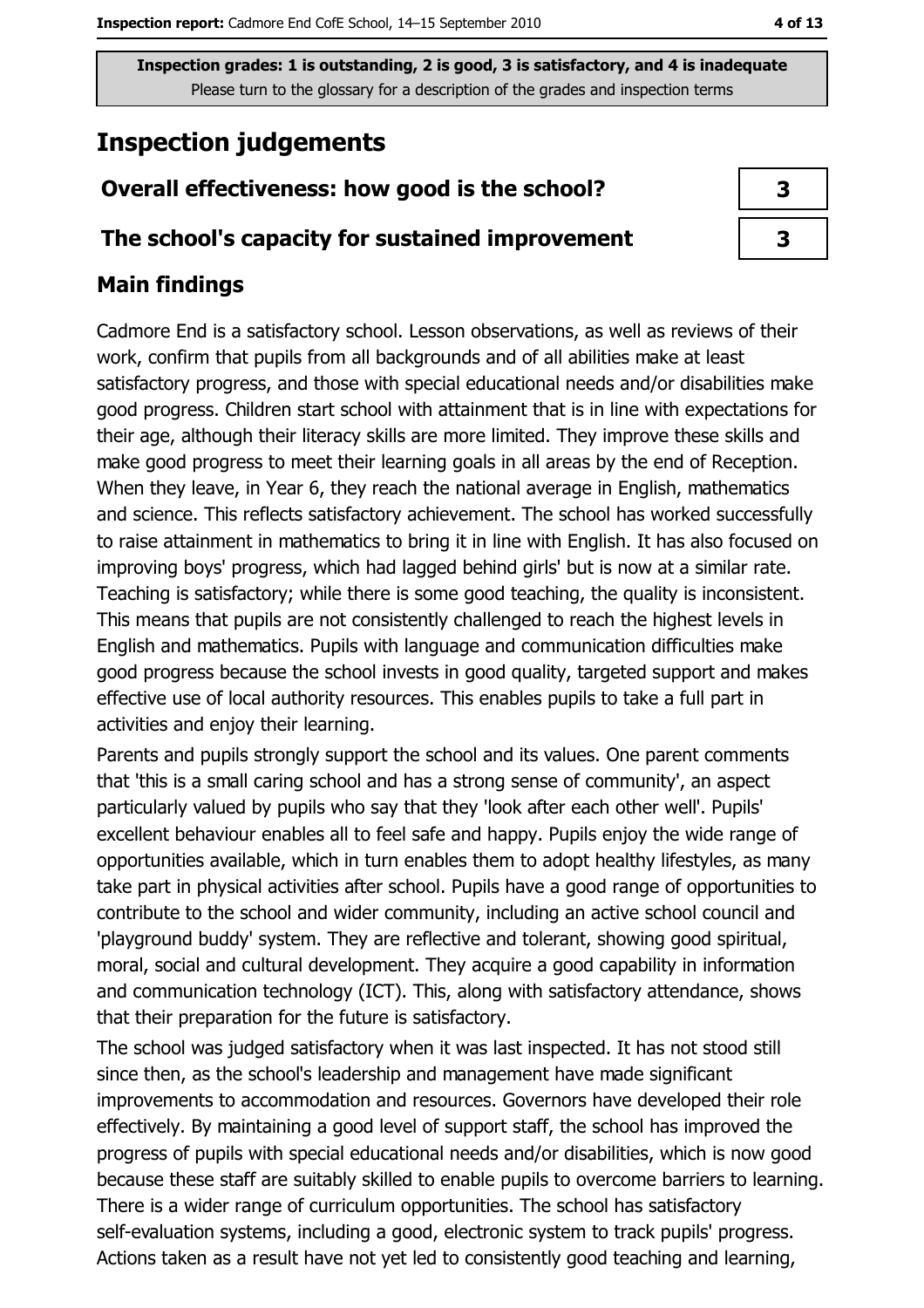Inspection grades: 1 is outstanding, 2 is good, 3 is satisfactory, and 4 is inadequate Please turn to the glossary for a description of the grades and inspection terms

although there have been improvements in attainment and progress. Taking this into account, the school's capacity for sustained improvement is satisfactory.

## What does the school need to do to improve further?

- By July 2011, secure consistently good teaching by sharing and embedding best  $\blacksquare$ practice and using performance management to set key improvement targets.
- Challenge pupils to make more than just satisfactory progress from their starting  $\blacksquare$ points in English and mathematics by:
	- setting all pupils personally challenging targets and showing them the steps needed to take their work to the next level
	- monitoring teaching to identify key actions to improve consistency.

# **Outcomes for individuals and groups of pupils**

Pupils are positive, ready to work and their behaviour is outstanding. They show that, when challenged, they will attempt difficult tasks. For example, in one mathematics lesson, all pupils were invited to try higher level tasks when the class reviewed the work at the end of the lesson. Not all pupils consistently receive this level of challenge and, overall, pupils' work shows steady, rather than good, progress in line with that expected given their starting points. At the end of Key Stage 1, pupils' attainment is at the national average in reading, writing and mathematics. In recent years, pupils in Key Stage 2 made better progress in English than in mathematics. The school is successfully closing this gap and the most recent national tests show marked improvement in mathematics. The trend in pupils' science attainment shows pupils consistently reach the national average and make satisfactory progress. Pupils play a key role in maintaining a supportive, caring ethos. They speak highly of the school and value the strong relationships they establish with staff and other pupils. The school council raises funds for charities and for the school and this reflects the strong sense of social responsibility pupils acquire.

These are the grades for pupils' outcomes

| Pupils' achievement and the extent to which they enjoy their learning                                       |  |  |
|-------------------------------------------------------------------------------------------------------------|--|--|
| Taking into account:<br>Pupils' attainment                                                                  |  |  |
| The quality of pupils' learning and their progress                                                          |  |  |
| The quality of learning for pupils with special educational needs and/or<br>disabilities and their progress |  |  |

3

The grades for attainment and attendance are: 1 is high; 2 is above average; 3 is broadly average; and 4 is low.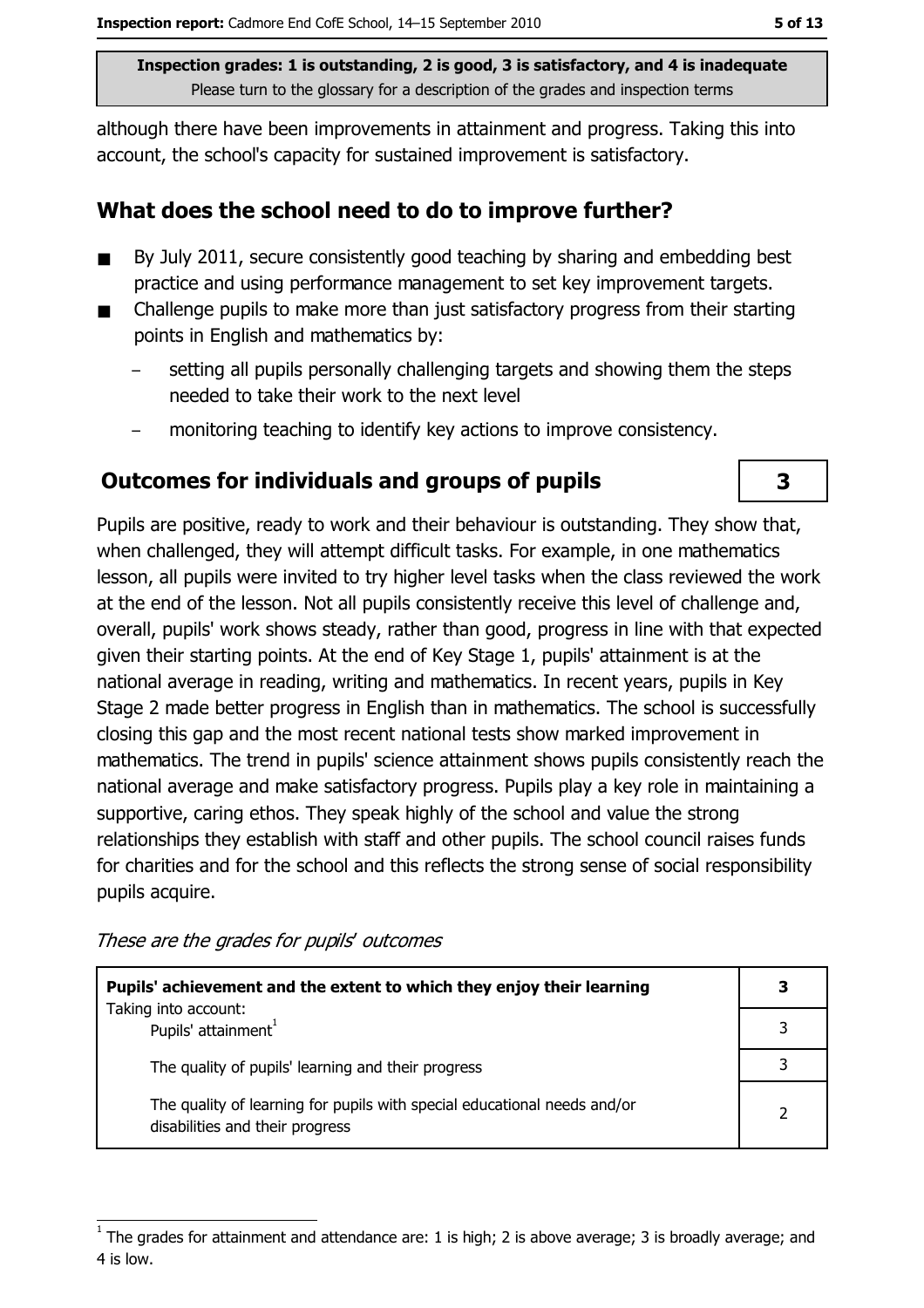| Inspection grades: 1 is outstanding, 2 is good, 3 is satisfactory, and 4 is inadequate<br>Please turn to the glossary for a description of the grades and inspection terms |   |
|----------------------------------------------------------------------------------------------------------------------------------------------------------------------------|---|
| The extent to which pupils feel safe                                                                                                                                       | 2 |
| <b>Pupils' behaviour</b>                                                                                                                                                   |   |
| The extent to which pupils adopt healthy lifestyles                                                                                                                        |   |
| The extent to which pupils contribute to the school and wider community                                                                                                    |   |
| The extent to which pupils develop workplace and other skills that will<br>contribute to their future economic well-being                                                  |   |
| Taking into account:<br>Pupils' attendance <sup>1</sup>                                                                                                                    |   |
| The extent of pupils' spiritual, moral, social and cultural development                                                                                                    |   |

# How effective is the provision?

The objectives for each activity in lessons are not always clear enough and pupils could often attempt more challenging work. In well taught lessons, staff use assessment effectively to enable pupils to reflect on their own progress and to set work at an appropriate level. The best teaching is ambitious and makes effective use of a variety of resources, including ICT. These lessons proceed at a good pace and transitions between activities are effectively managed. In two lessons, teachers made good links between science and pupils' personal development, as pupils looked at healthy diets and how to be seen on the road at night. This made the activities relevant and interesting for pupils. Pupils find marking helpful, but it seldom indicates the next steps pupils could make to improve their work. Pupils have both personal and academic targets, and the personal targets focus on developing social and independence skills; pupils like the way this involves them in their own learning. The range of learning opportunities is broad for such a small school, and effective partnerships help provide a variety of sports and other activities. The curriculum has a direct impact on developing pupils' positive attitudes, including helping them to adopt healthy lifestyles. The innovative Forest School is an interesting and exciting environment that captures children's curiosity in the Early Years Foundation Stage. Planning for pupils with special educational needs and/or disabilities includes effective staff deployment and well-chosen resources, which enable this group to make good progress. The school has well organised arrangements in place to take care of pupils. It is proactive in seeking advice and support from outside the school and has established good links with a range of professionals who support pupils. The school is also effective in involving and working with families where pupils are having difficulties. Pupils feel well supported and know they can talk easily to staff.

These are the grades for the quality of provision

| The quality of teaching                                           |  |
|-------------------------------------------------------------------|--|
| Taking into account:<br>The use of assessment to support learning |  |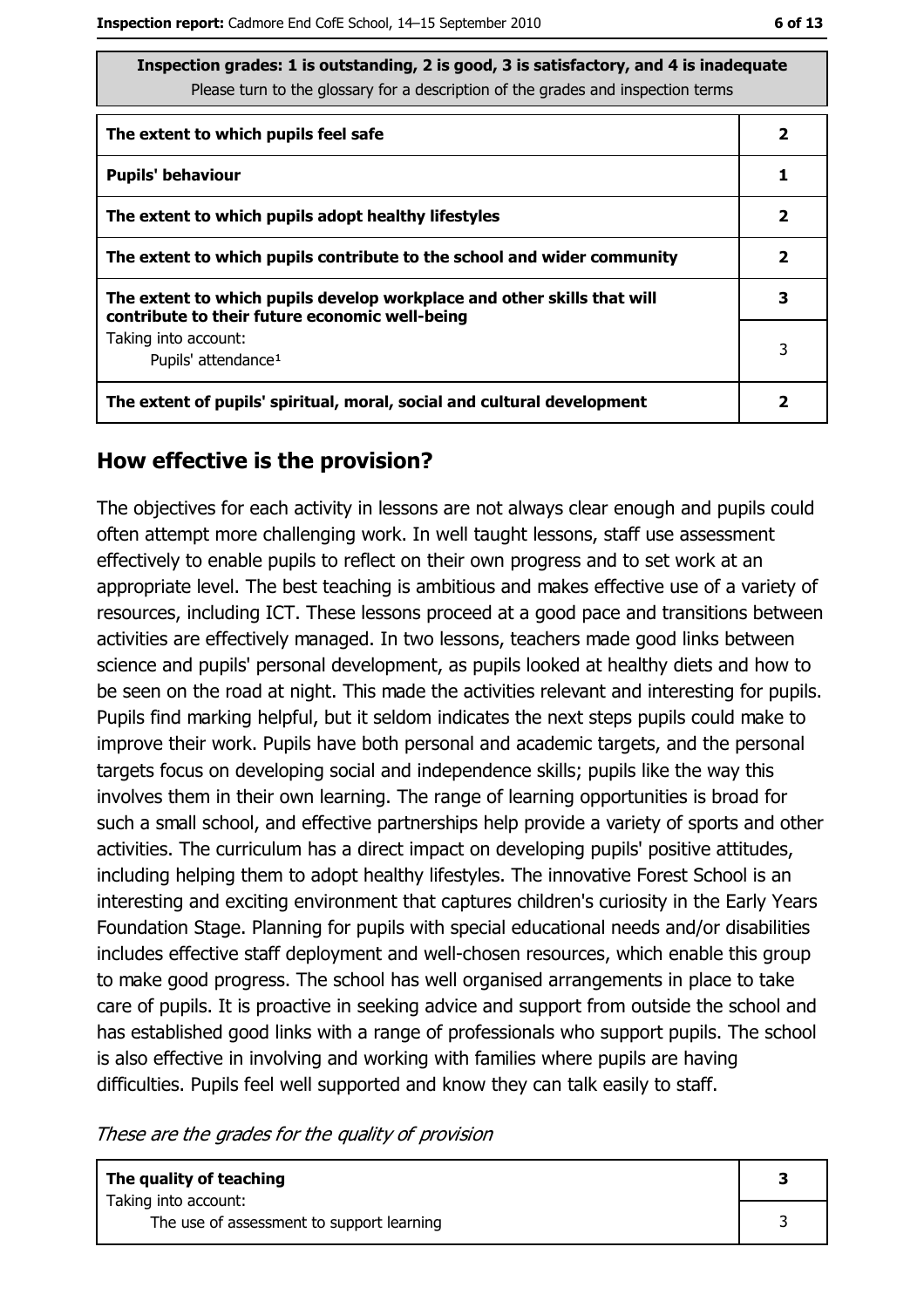| Inspection grades: 1 is outstanding, 2 is good, 3 is satisfactory, and 4 is inadequate<br>Please turn to the glossary for a description of the grades and inspection terms |              |  |
|----------------------------------------------------------------------------------------------------------------------------------------------------------------------------|--------------|--|
| The extent to which the curriculum meets pupils' needs, including, where<br>relevant, through partnerships                                                                 | $\mathbf{2}$ |  |
| The effectiveness of care, guidance and support                                                                                                                            |              |  |

### How effective are leadership and management?

The school's leadership has established a very positive ethos based on values shared by pupils, staff and parents. While pupils' achievement remains satisfactory rather than good, there have been improvements as the school has effectively used its monitoring systems to target groups of pupils and raise their attainment. The school's leadership has an accurate view of strengths and weaknesses in teaching, but this has not yet led to the level of action required to secure consistently good progress by pupils. The governors have developed effective systems to carry out their role and are fully committed to improving the school. The school engages well with parents and carers, overcoming the challenge of its isolated location to create a shared sense of community. The partnerships the school has established, with other schools, sports bodies and the local authority, contribute effectively to pupils' learning and well-being. The school is effective in ensuring that all pupils, regardless of background or difficulties, are able to take part in all activities within a tolerant and supportive environment; there is no discrimination or disharmony. Safeguarding procedures meet all requirements and are given an appropriate level of priority by governors. The school has established good links with its local community, which it knows well, but has identified as a priority the need to establish wider national and global links as part of its community cohesion plan. Taking account of the pupils' progress and achievement and the provision the school makes, it provides satisfactory value for money.

| The effectiveness of leadership and management in embedding ambition and<br>driving improvement                                                                     |   |  |
|---------------------------------------------------------------------------------------------------------------------------------------------------------------------|---|--|
| Taking into account:<br>The leadership and management of teaching and learning                                                                                      | 3 |  |
| The effectiveness of the governing body in challenging and supporting the<br>school so that weaknesses are tackled decisively and statutory responsibilities<br>met | 2 |  |
| The effectiveness of the school's engagement with parents and carers                                                                                                |   |  |
| The effectiveness of partnerships in promoting learning and well-being                                                                                              |   |  |
| The effectiveness with which the school promotes equality of opportunity and<br>tackles discrimination                                                              |   |  |
| The effectiveness of safeguarding procedures                                                                                                                        |   |  |
| The effectiveness with which the school promotes community cohesion                                                                                                 |   |  |

#### These are the grades for leadership and management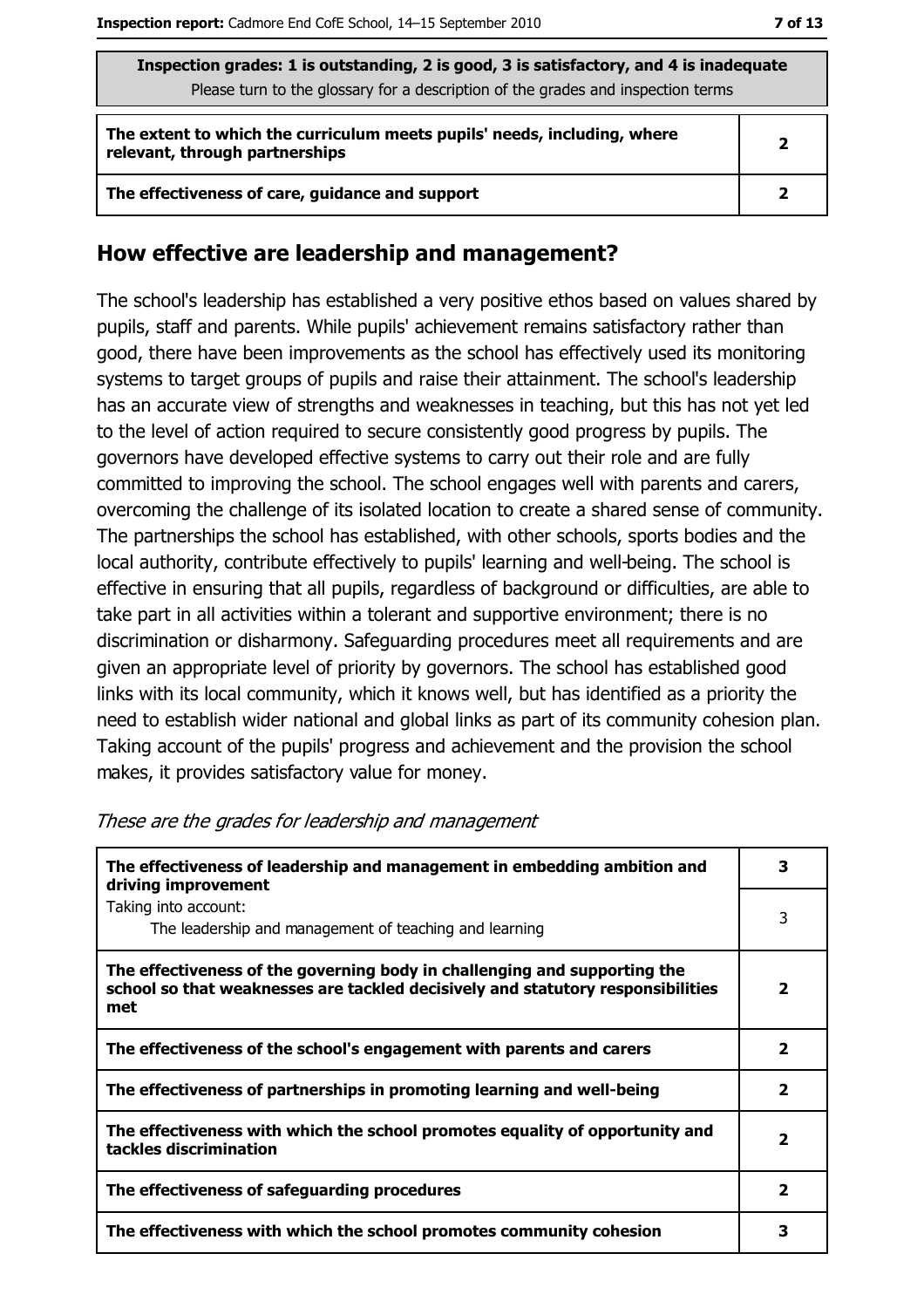Inspection grades: 1 is outstanding, 2 is good, 3 is satisfactory, and 4 is inadequate Please turn to the glossary for a description of the grades and inspection terms

The effectiveness with which the school deploys resources to achieve value for money

 $\overline{\mathbf{3}}$ 

# **Early Years Foundation Stage**

Children make good progress because staff ensure they have a wide range of experiences that give them the opportunity to be independent and curious about the world around them. The use of the Forest School is a significant development since the previous inspection. This stimulating and varied outdoor environment provides children with a variety of learning opportunities. In one lesson, two boys showed great interest in finding a family of slugs and were able to describe their body parts. Because some children have limited literacy skills, particularly in writing, the provision effectively balances activities to ensure that in Reception there is formal teaching as well as more open activities. There is a well established and informative assessment system in place to track progress. All welfare needs are fully met. The leadership is ambitious, focused on children's needs and has made effective use of external quality assurance.

These are the grades for the Early Years Foundation Stage

| <b>Overall effectiveness of the Early Years Foundation Stage</b>                             |                |  |
|----------------------------------------------------------------------------------------------|----------------|--|
| Taking into account:<br>Outcomes for children in the Early Years Foundation Stage            |                |  |
| The quality of provision in the Early Years Foundation Stage                                 |                |  |
| The effectiveness of leadership and management of the Early Years<br><b>Foundation Stage</b> | $\overline{2}$ |  |

## **Views of parents and carers**

A high proportion of parents and carers returned questionnaires. These show that almost all are happy with their children's experience at the school and feel they enjoy being there. All parents and carers are happy that the school keeps their children safe, and inspectors agree. Most feel well informed about the progress their children make; a few are not happy with their children's progress. Inspectors found that progress is satisfactory, but agree it could be better. Almost all parents and carers are pleased with teaching at the school. A few parents and carers would like more help to support their children's learning. All feel the school helps their children have a healthy lifestyle and most feel that the school prepares children well for the future. Inspectors found that pupils do adopt healthy lifestyles; their preparation for the future is satisfactory. A very small minority of parents and carers does not feel the school meets their children's particular needs. Most are happy with the way the school deals with unacceptable behaviour. Inspectors found behaviour to be outstanding and saw no unacceptable behaviour. Most parents and carers feel the school takes account of their suggestions and concerns and that the school is led and managed effectively.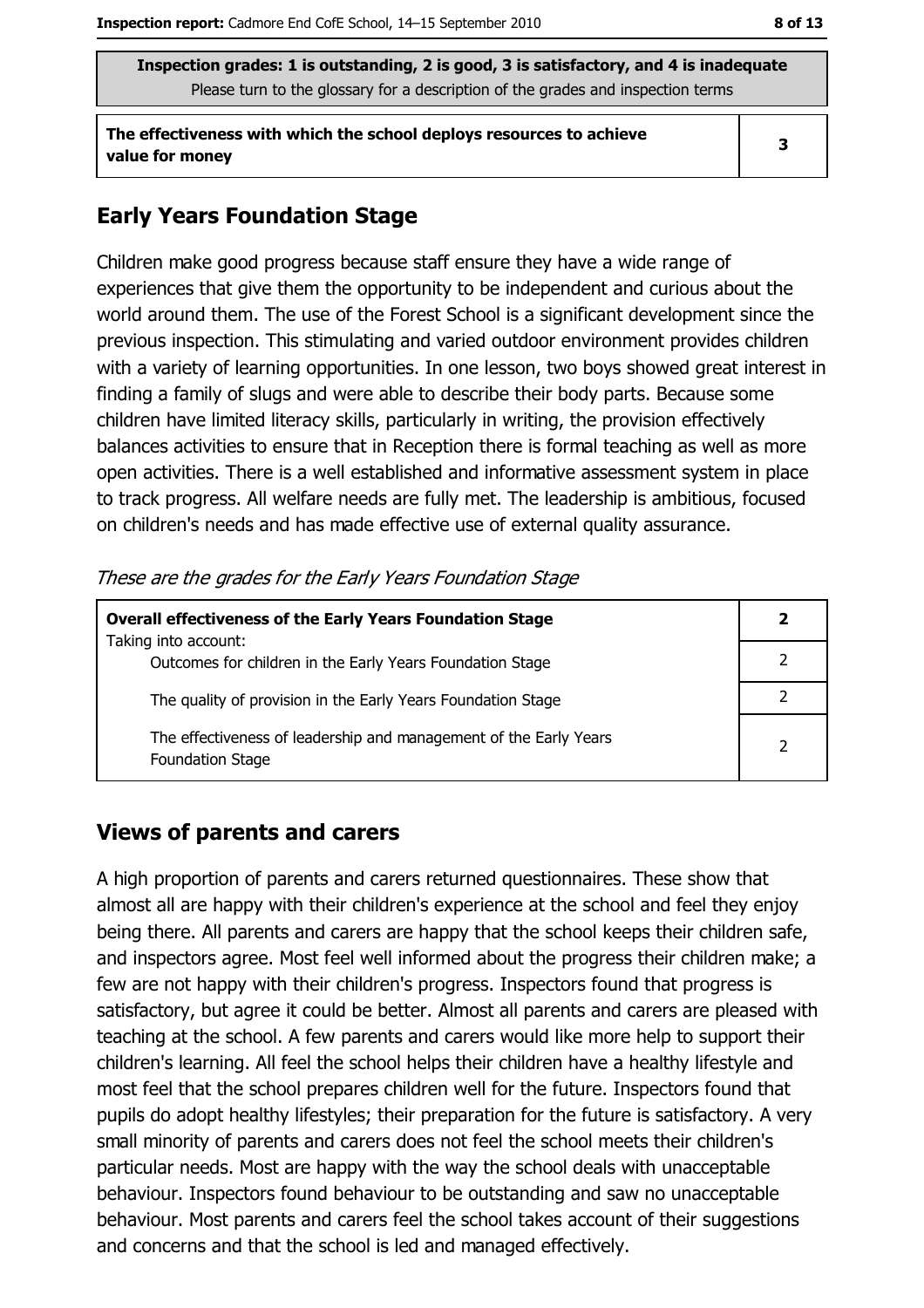# Responses from parents and carers to Ofsted's questionnaire

Ofsted invited all the registered parents and carers of pupils registered at Cadmore End CofE School to complete a questionnaire about their views of the school.

In the questionnaire, parents and carers were asked to record how strongly they agreed with 13 statements about the school.

The inspection team received 67 completed questionnaires by the end of the on-site inspection. In total, there are 88 pupils registered at the school.

| <b>Statements</b>                                                                                                                                                                                                                                       | <b>Strongly</b><br><b>Agree</b> |               | <b>Strongly</b><br><b>Disagree</b><br><b>Agree</b><br>disagree |               |                |               |                |               |
|---------------------------------------------------------------------------------------------------------------------------------------------------------------------------------------------------------------------------------------------------------|---------------------------------|---------------|----------------------------------------------------------------|---------------|----------------|---------------|----------------|---------------|
|                                                                                                                                                                                                                                                         | <b>Total</b>                    | $\frac{0}{0}$ | <b>Total</b>                                                   | $\frac{0}{0}$ | <b>Total</b>   | $\frac{1}{2}$ | <b>Total</b>   | $\frac{1}{2}$ |
| My child enjoys school                                                                                                                                                                                                                                  | 43                              | 64            | 23                                                             | 34            | 0              | 0             | 1              | $\mathbf{1}$  |
| The school keeps my child<br>safe                                                                                                                                                                                                                       | 48                              | 72            | 19                                                             | 28            | $\mathbf 0$    | 0             | 0              | 0             |
| The school informs me<br>about my child's progress                                                                                                                                                                                                      | 35                              | 52            | 29                                                             | 43            | $\overline{2}$ | 3             | 1              | $\mathbf{1}$  |
| My child is making enough<br>progress at this school                                                                                                                                                                                                    | 27                              | 40            | 30                                                             | 45            | $\overline{7}$ | 10            | $\overline{2}$ | 3             |
| The teaching is good at this<br>school                                                                                                                                                                                                                  | 33                              | 49            | 32                                                             | 48            | $\mathbf 0$    | 0             | $\overline{2}$ | 3             |
| The school helps me to<br>support my child's learning                                                                                                                                                                                                   | 27                              | 40            | 35                                                             | 52            | $\overline{2}$ | 3             | $\overline{2}$ | 3             |
| The school helps my child to<br>have a healthy lifestyle                                                                                                                                                                                                | 35                              | 52            | 32                                                             | 48            | $\mathbf 0$    | 0             | 0              | 0             |
| The school makes sure that<br>my child is well prepared for<br>the future (for example<br>changing year group,<br>changing school, and for<br>children who are finishing<br>school, entering further or<br>higher education, or<br>entering employment) | 34                              | 51            | 27                                                             | 40            | $\overline{4}$ | 6             | $\mathbf 0$    | $\mathbf 0$   |
| The school meets my child's<br>particular needs                                                                                                                                                                                                         | 32                              | 48            | 25                                                             | 37            | 6              | 9             | 2              | 3             |
| The school deals effectively<br>with unacceptable behaviour                                                                                                                                                                                             | 36                              | 54            | 26                                                             | 39            | $\overline{4}$ | 6             | $\mathbf{1}$   | $\mathbf{1}$  |
| The school takes account of<br>my suggestions and<br>concerns                                                                                                                                                                                           | 28                              | 42            | 32                                                             | 48            | 5              | 7             | 0              | 0             |
| The school is led and<br>managed effectively                                                                                                                                                                                                            | 35                              | 52            | 29                                                             | 43            | $\mathbf{1}$   | $\mathbf{1}$  | $\overline{2}$ | 3             |
| Overall, I am happy with my<br>child's experience at this<br>school                                                                                                                                                                                     | 41                              | 61            | 24                                                             | 36            | $\pmb{0}$      | 0             | $\overline{2}$ | 3             |

The table above summarises the responses that parents and carers made to each statement. The percentages indicate the proportion of parents and carers giving that response out of the total number of completed questionnaires. Where one or more parents and carers chose not to answer a particular question, the percentages will not add up to 100%.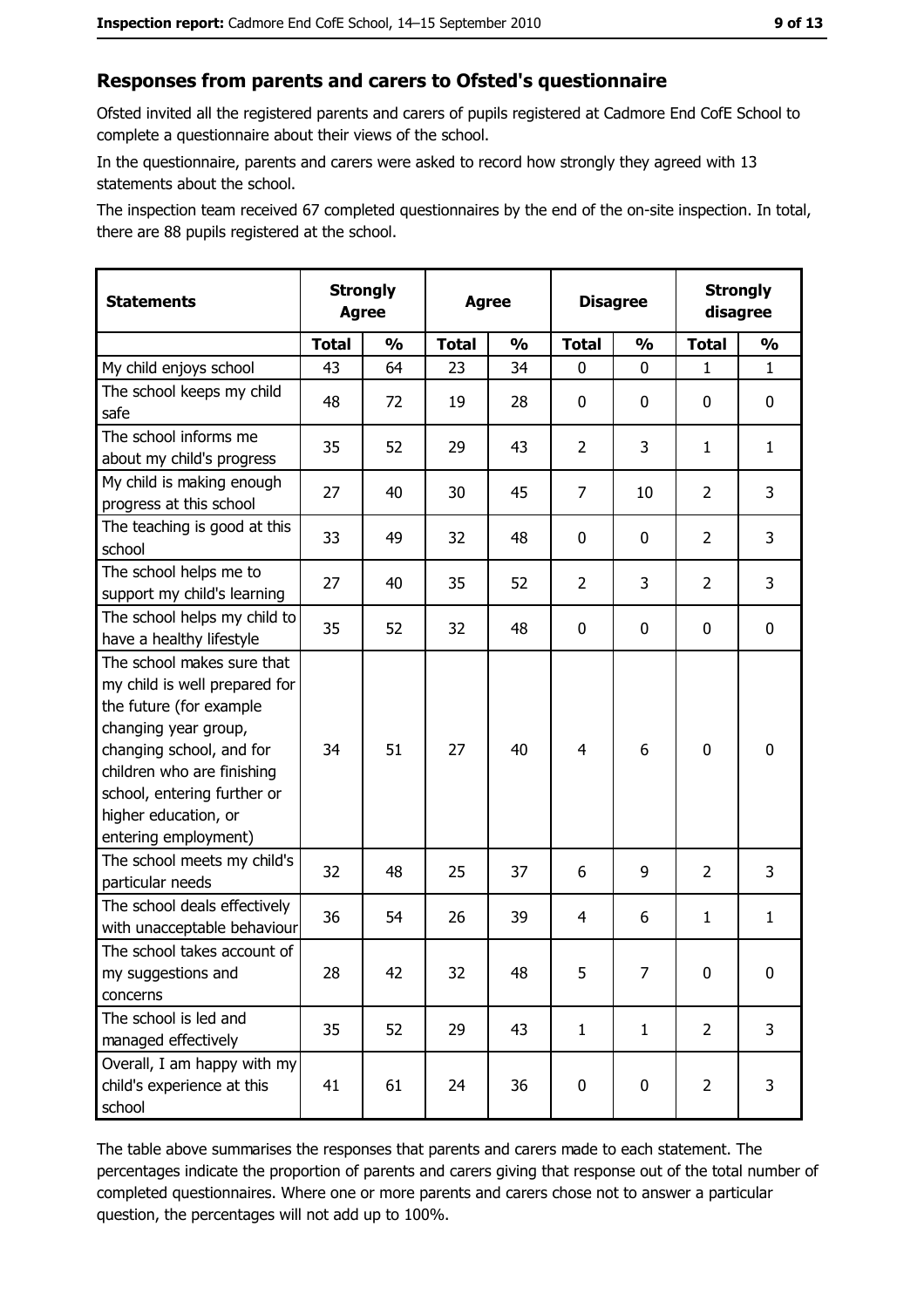# Glossary

| <b>Grade</b> | <b>Judgement</b> | <b>Description</b>                                                                                                                                                                                                               |
|--------------|------------------|----------------------------------------------------------------------------------------------------------------------------------------------------------------------------------------------------------------------------------|
| Grade 1      | Outstanding      | These features are highly effective. An oustanding<br>school provides exceptionally well for its pupils' needs.                                                                                                                  |
| Grade 2      | Good             | These are very positive features of a school. A school<br>that is good is serving its pupils well.                                                                                                                               |
| Grade 3      | Satisfactory     | These features are of reasonable quality. A satisfactory<br>school is providing adequately for its pupils.                                                                                                                       |
| Grade 4      | Inadequate       | These features are not of an acceptable standard. An<br>inadequate school needs to make significant<br>improvement in order to meet the needs of its pupils.<br>Ofsted inspectors will make further visits until it<br>improves. |

# What inspection judgements mean

## **Overall effectiveness of schools**

|                       | Overall effectiveness judgement (percentage of<br>schools) |      |                     |                   |  |
|-----------------------|------------------------------------------------------------|------|---------------------|-------------------|--|
| <b>Type of school</b> | <b>Outstanding</b>                                         | Good | <b>Satisfactory</b> | <b>Inadequate</b> |  |
| Nursery schools       | 58                                                         | 36   | 4                   | $\overline{2}$    |  |
| Primary schools       | 8                                                          | 43   | 40                  | 9                 |  |
| Secondary schools     | 10                                                         | 35   | 42                  | 13                |  |
| Sixth forms           | 13                                                         | 39   | 45                  | 3                 |  |
| Special schools       | 33                                                         | 42   | 20                  | 4                 |  |
| Pupil referral units  | 18                                                         | 40   | 29                  | 12                |  |
| All schools           | 11                                                         | 42   | 38                  | 9                 |  |

New school inspection arrangements were introduced on 1 September 2009. This means that inspectors now make some additional judgements that were not made previously.

The data in the table above are for the period 1 September 2009 to 31 March 2010 and are the most recently published data available (see www.ofsted.gov.uk). Please note that the sample of schools inspected during the autumn and spring terms 2009/10 was not representative of all schools nationally, as weaker schools are inspected more frequently than good or outstanding schools.

Percentages are rounded and do not always add exactly to 100. Secondary school figures include those that have sixth forms, and sixth form figures include only the data specifically for sixth form inspection judgements.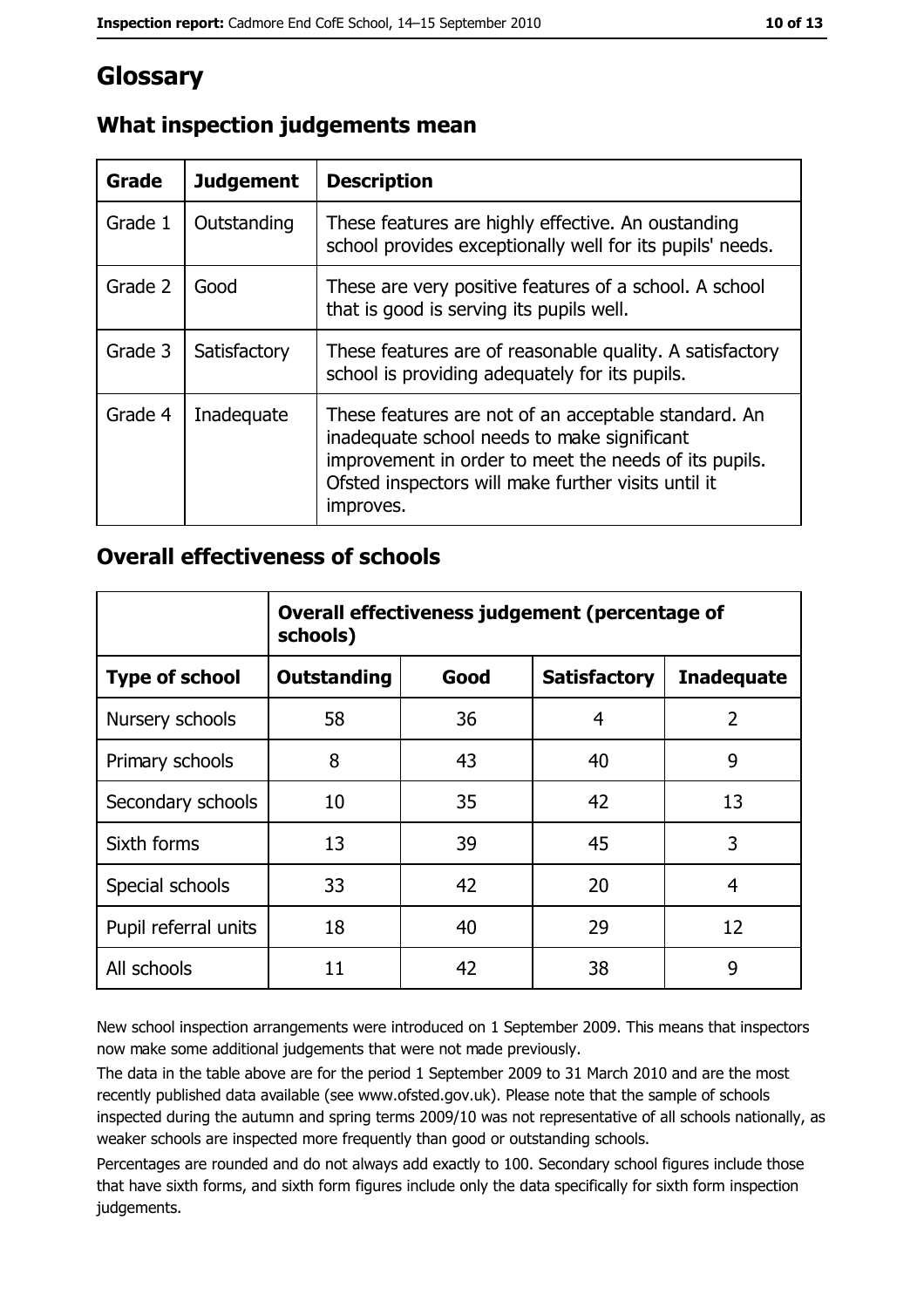# **Common terminology used by inspectors**

| Achievement:                  | the progress and success of a pupil in<br>their learning, development or training.                                                                                                                                                                                                                           |
|-------------------------------|--------------------------------------------------------------------------------------------------------------------------------------------------------------------------------------------------------------------------------------------------------------------------------------------------------------|
| Attainment:                   | the standard of the pupils' work shown by<br>test and examination results and in<br>lessons.                                                                                                                                                                                                                 |
| Capacity to improve:          | the proven ability of the school to<br>continue improving. Inspectors base this<br>judgement on what the school has<br>accomplished so far and on the quality of<br>its systems to maintain improvement.                                                                                                     |
| Leadership and management:    | the contribution of all the staff with<br>responsibilities, not just the headteacher,<br>to identifying priorities, directing and<br>motivating staff and running the school.                                                                                                                                |
| Learning:                     | how well pupils acquire knowledge,<br>develop their understanding, learn and<br>practise skills and are developing their<br>competence as learners.                                                                                                                                                          |
| <b>Overall effectiveness:</b> | inspectors form a judgement on a school's<br>overall effectiveness based on the findings<br>from their inspection of the school. The<br>following judgements, in particular,<br>influence what the overall effectiveness<br>judgement will be.                                                               |
|                               | The school's capacity for sustained<br>improvement.<br>Outcomes for individuals and groups<br>of pupils.<br>The quality of teaching.<br>The extent to which the curriculum<br>meets pupil's needs, including where<br>relevant, through partnerships.<br>The effectiveness of care, guidance<br>and support. |
| Progress:                     | the rate at which pupils are learning in<br>lessons and over longer periods of time. It<br>is often measured by comparing the<br>pupils' attainment at the end of a key<br>stage with their attainment when they<br>started.                                                                                 |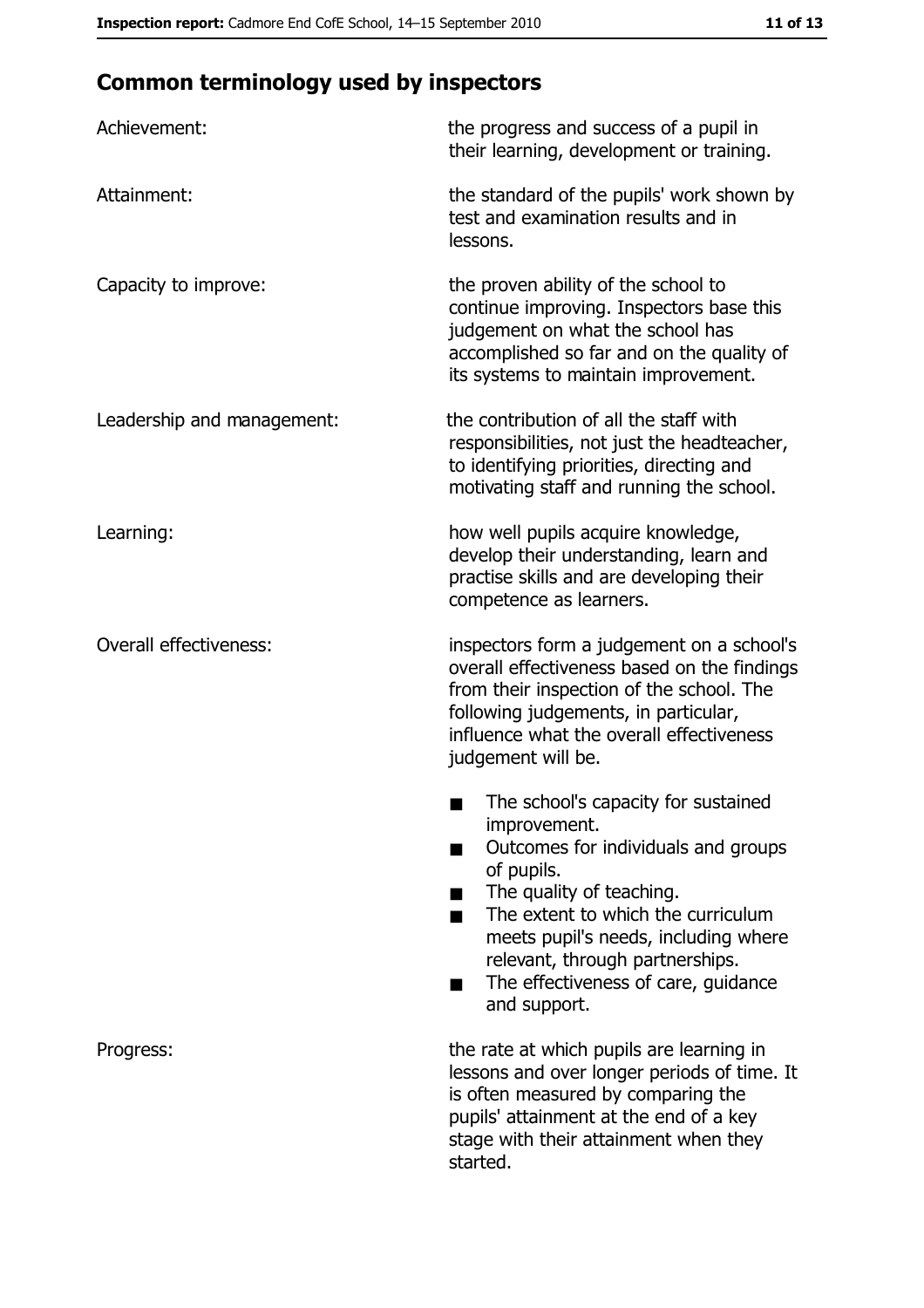This letter is provided for the school, parents and carers to share with their children. It describes Ofsted's main findings from the inspection of their school.



#### 16 September 2010

#### Dear Pupils

Inspection of Cadmore End Church of England Primary School, High Wycombe HP14 3PE Thank you for being so welcoming and courteous when we visited your school. You really helped by talking to us and showing us your work. We know how proud you are of your school, and there is a lot to be proud of. We have found that the school is satisfactory; it is good in many aspects, but we believe you could make more progress. We particularly liked the strong sense of community and how well you look after one another. Your behaviour is excellent. The school gives you a wide range of opportunities. Many of you take part in after-school physical activities, which helps you stay fit and healthy. The school cares for you well, and this is something you particularly value. We found that the school could do more to ensure you reach the highest levels you can in English and mathematics. All of the teaching is at least satisfactory and there is some good teaching; we would like there to be more consistency. That is why we have asked the school to improve in two ways.

Make sure all teaching is good by sharing and using the best ideas in teaching  $\blacksquare$ across the school. We feel the school could do this by July 2011.

Challenge you to make the most progress you can in English and mathematics.  $\blacksquare$ You have an important part to play. In particular, you can set yourselves challenging targets and work hard to achieve them. You already have very positive attitudes, so we believe you can do this!

Yours sincerely **Barnard Payne** Lead inspector